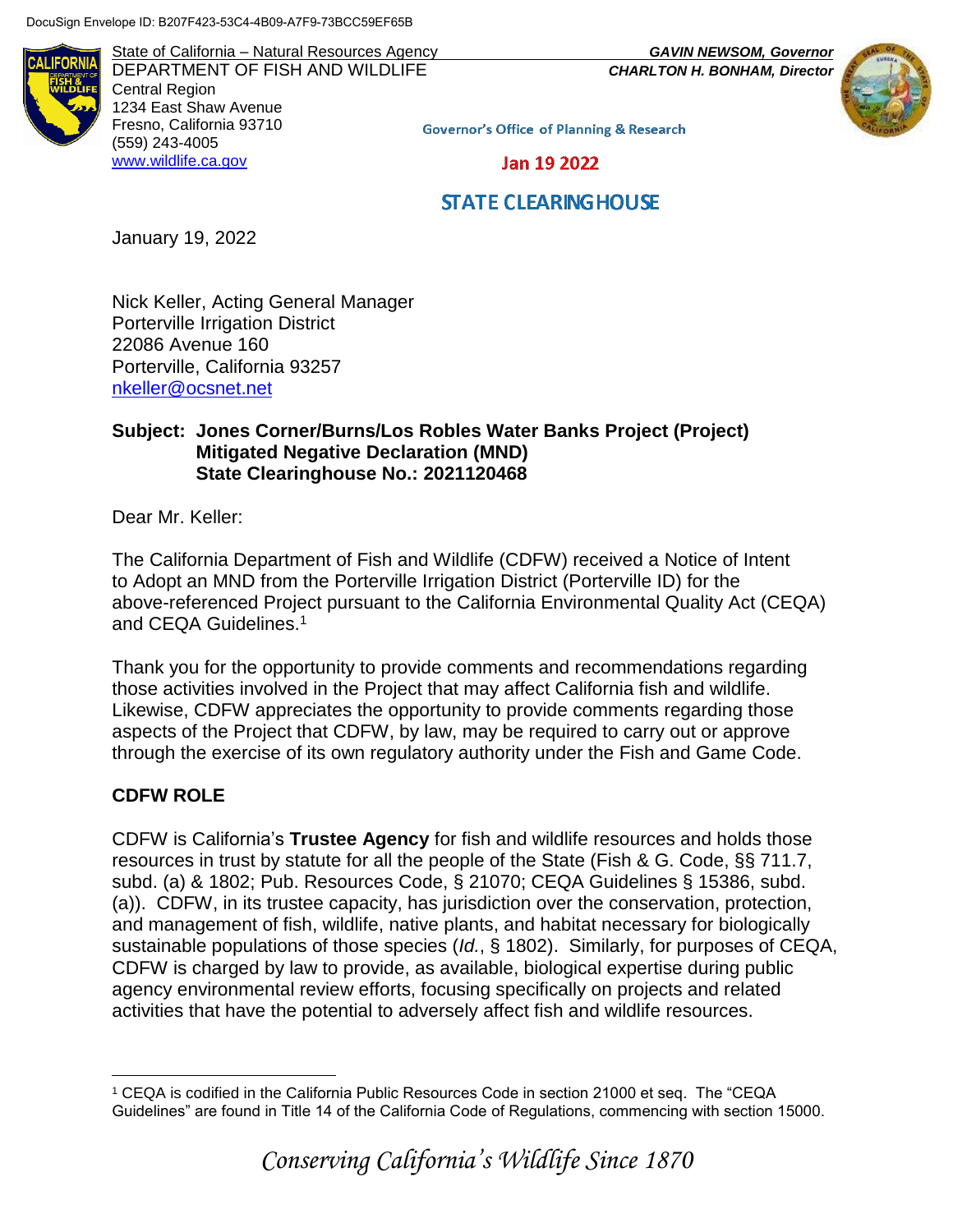CDFW is also submitting comments as a **Responsible Agency** under CEQA (Pub. Resources Code, § 21069; CEQA Guidelines, § 15381). CDFW expects that it may need to exercise regulatory authority as provided by the Fish and Game Code. As proposed, for example, the Project may be subject to CDFW's lake and streambed alteration regulatory authority (Fish & G. Code, § 1600 et seq.). Likewise, to the extent implementation of the Project as proposed may result in "take" as defined by State law of any species protected under the California Endangered Species Act (CESA) (Fish & G. Code, § 2050 et seq.), related authorization as provided by the Fish and Game Code will be required.

**Bird Protection:** CDFW has jurisdiction over actions that may result in the disturbance or destruction of active nest sites or the unauthorized take of birds. Fish and Game Code sections that protect birds, their eggs, and nests include section 3503 (regarding unlawful take, possession, or needless destruction of the nest or eggs of any bird), section 3503.5 (regarding the take, possession, or destruction of any birds-of-prey or their nests or eggs), and section 3513 (regarding unlawful take of any migratory nongame bird).

**Water Rights:** The capture of unallocated stream flows to artificially recharge groundwater aquifers is subject to appropriation and approval by the State Water Resources Control Board (SWRCB) pursuant to Water Code section 1200 et seq. CDFW, as Trustee Agency, is consulted by SWRCB during the water rights process to provide terms and conditions designed to protect fish and wildlife prior to appropriation of the State's water resources. Certain fish and wildlife are reliant upon aquatic and riparian ecosystems, which in turn are reliant upon adequate flows of water. CDFW therefore has a material interest in assuring that adequate water flows within streams for the protection, maintenance, and proper stewardship of those resources. CDFW provides, as available, biological expertise to review and comment on environmental documents and impacts arising from Project activities.

# **PROJECT DESCRIPTION SUMMARY**

The proposed Project will consist of three water banking facilities, including two that are already constructed (Burns and Los Robles) and one that will be constructed (Jones Corner).

The Jones Corner Water Bank will include a 58-acre recharge basin. The Project will re-construct approximately 4,000 linear-feet of the Rhodes Fine Ditch from an existing check structure immediately west of the Friant-Kern Canal (FKC) to Avenue 152 and will consist of a 48-inch pipeline or lined canal, or potentially a combination of the two. The Jones Corner facilities may also include the periodic use of temporary pumps to lift water from the FKC into the Rhodes-Fine Ditch or periodic use of temporary pumps to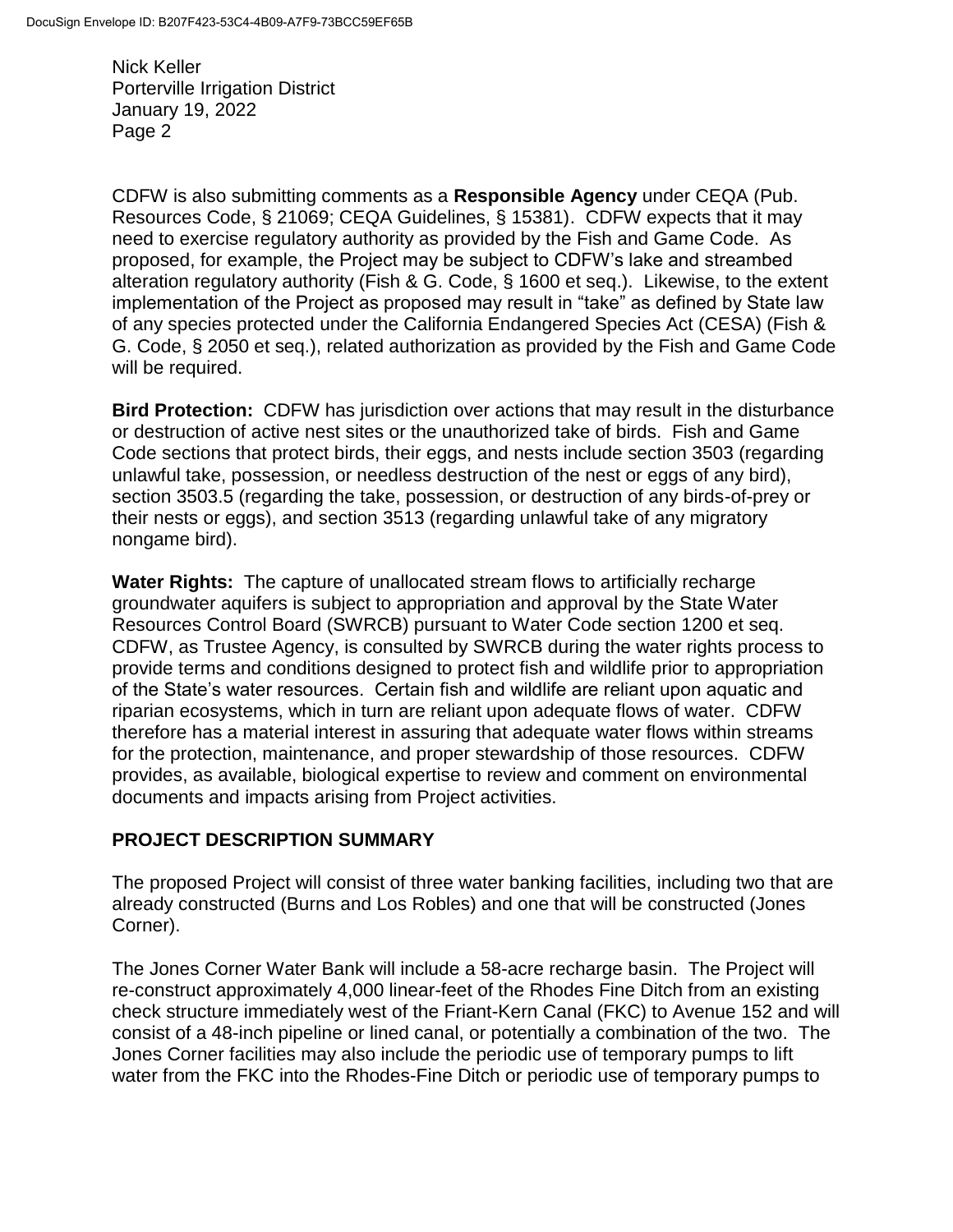lift water from the Lower Tule River Irrigation District Tule River Intertie Ditch into the recharge basins (contingent on approval from the Lower Tule River Irrigation District).

The Burns Water Bank site currently consists of an 8.8-acre recharge basin. Temporary lift pumps may be used to lift water from the Friant-Kern Canal or from the Tule River Intertie for the purpose of delivery to the recharge basin.

The Los Robles Water Bank site currently consists of a 9.7-acre recharge basin and a turnout from the Porter Slough Ditch. The Los Robles Water Bank will use existing facilities to gravity deliver water from the Porter Slough Ditch into the water bank.

### **Proponent:** Porterville ID.

**Location:** The Jones Corner site is located southwest of the intersection of Avenue 152 and Road 208 within Assessor's Parcel Numbers (APNs) 236-150-013, 236-290-011, 236-150-014, 240-150-010, and 240-150-032. The Burns site is located across the street from the Jones Corner Water Bank, north of Avenue 152 within APN 236-290-008. The Los Robles site is located on the Los Robles property, along the Porter Slough Ditch, west of Los Robles Ave in APNs 243-360-004 and 243-370-004.

**Timeframe:** None given.

# **COMMENTS AND RECOMMENDATIONS**

CDFW offers the comments and recommendations below to assist Porterville ID in adequately identifying and/or mitigating the Project's significant, or potentially significant, direct and indirect impacts on fish and wildlife, i.e., biological resources. Editorial comments or other suggestions may also be included to improve the document.

Based on a review of the Project description, a review of California Natural Diversity Database (CNDDB) records, and a review of aerial photographs of the Project and surrounding habitat, several special-status species could potentially be impacted by Project activities including but not limited to the State threatened and federal endangered San Joaquin kit fox (*Vulpes macrotis mutica*), the State threatened Swainson's hawk (*Buteo swainsoni*), and the State species of special concern burrowing owl (*Athene cunicularia*). Other species of birds, amphibians, reptiles, mammals, fish, and plants also compose the local ecosystem.

Please note that the CNDDB is populated by and records voluntary submissions of species detections. As a result, species may be present in locations not depicted in the CNDDB but where there is suitable habitat and features capable of supporting species.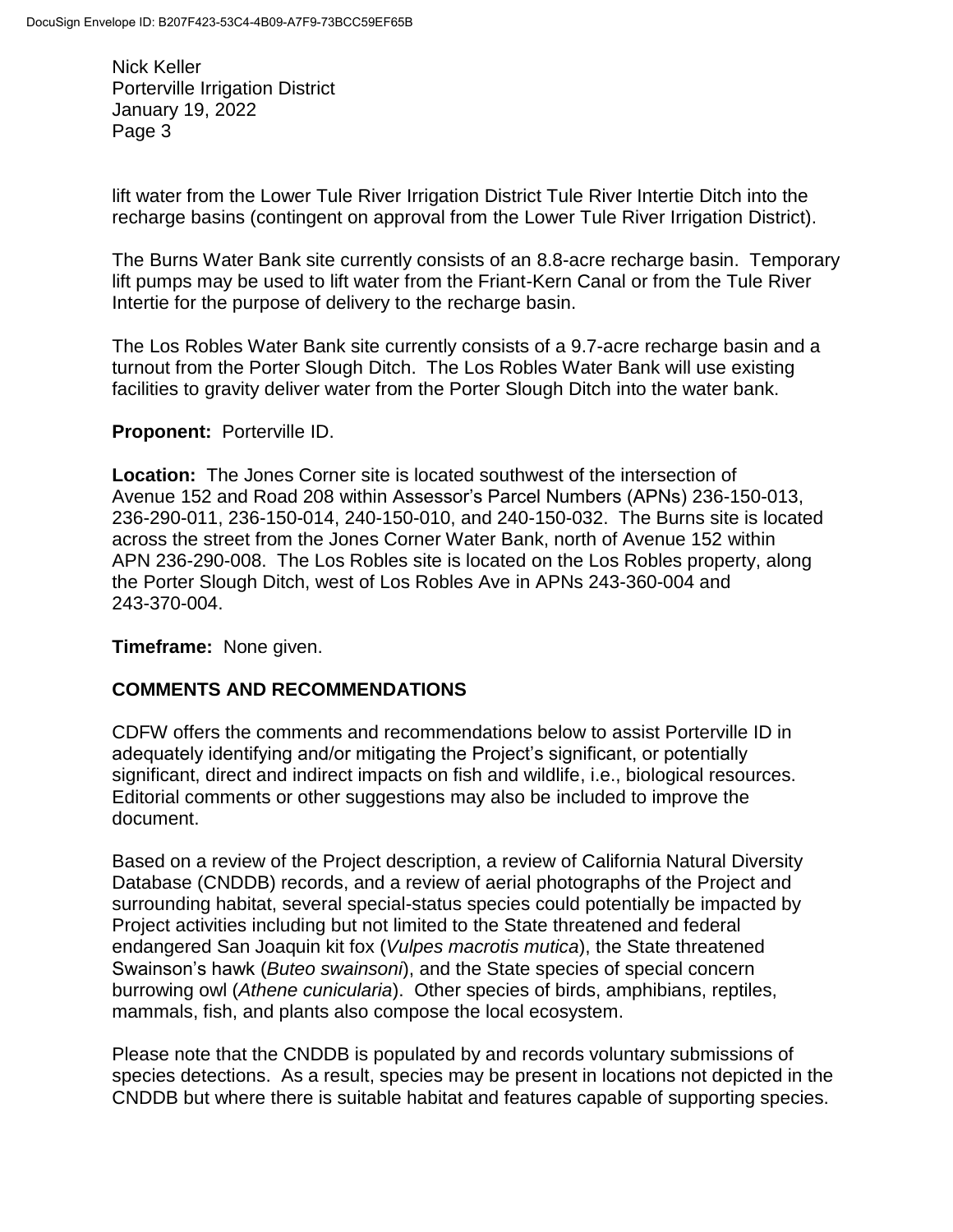A lack of an occurrence record in the CNDDB does not mean a species is not present. In order to adequately assess any potential Project-related impacts to biological resources, surveys conducted by a qualified wildlife biologist/botanist during the appropriate survey period(s) and using the appropriate protocol survey methodology are warranted in order to determine whether or not any special status species are present at or near the Project area.

CDFW recommends that the following modifications and/or edits be incorporated into the MND, including proposed avoidance, minimization, and compensatory measures, prior to its adoption by Porterville ID

**Would the Project have a substantial adverse effect, either directly or through habitat modifications, on any species identified as a candidate, sensitive, or special-status species in local or regional plans, policies, or regulations, or by CDFW or United States Fish and Wildlife Service (USFWS)?**

### **COMMENT 1: San Joaquin Kit Fox (SJKF)**

**Issues and Impacts:** Section 3.5.2 of the MND determined that it is unlikely SJKF would occur on site, and the implementation of mitigation measures are not warranted. The Biological Evaluation in Appendix B noted SJKF have not been observed in the area for over 20 years and therefore mitigation measures were not recommended. CDFW notes that numerous prior SJKF occurrences have been documented within the vicinity of the Project (CDFW 2021) and the MND did not address whether the Project sites lack suitable or potential habitat for SJKF. CDFW also advises that the lack of recent occurrence records in the CNDDB is not intended to be a reliable indicator that the species is not present.

SJKF den in rights-of-way, agricultural and fallow/ruderal habitat, dry stream channels, and canal levees, etc., and populations can fluctuate over time. SJKF are also capable of occupying urban environments (Cypher and Frost 1999). SJKF may be attracted to Project areas due to the type and level of ground-disturbing activities and the loose, friable soils resulting from intensive ground disturbance. SJKF will forage in fallow and agricultural fields and utilize streams and canals as dispersal corridors. Absence in any one year is not necessarily a reliable predictor of future SJKF potential to occur on a site. As a result, there is potential for SJKF to occupy all suitable habitat within the Project boundary and surrounding area. Without appropriate avoidance and minimization measures for SJKF, potential significant impacts associated with construction include habitat loss, den collapse, inadvertent entrapment, reduced reproductive success, reduction in health and vigor of young, and direct mortality of individuals.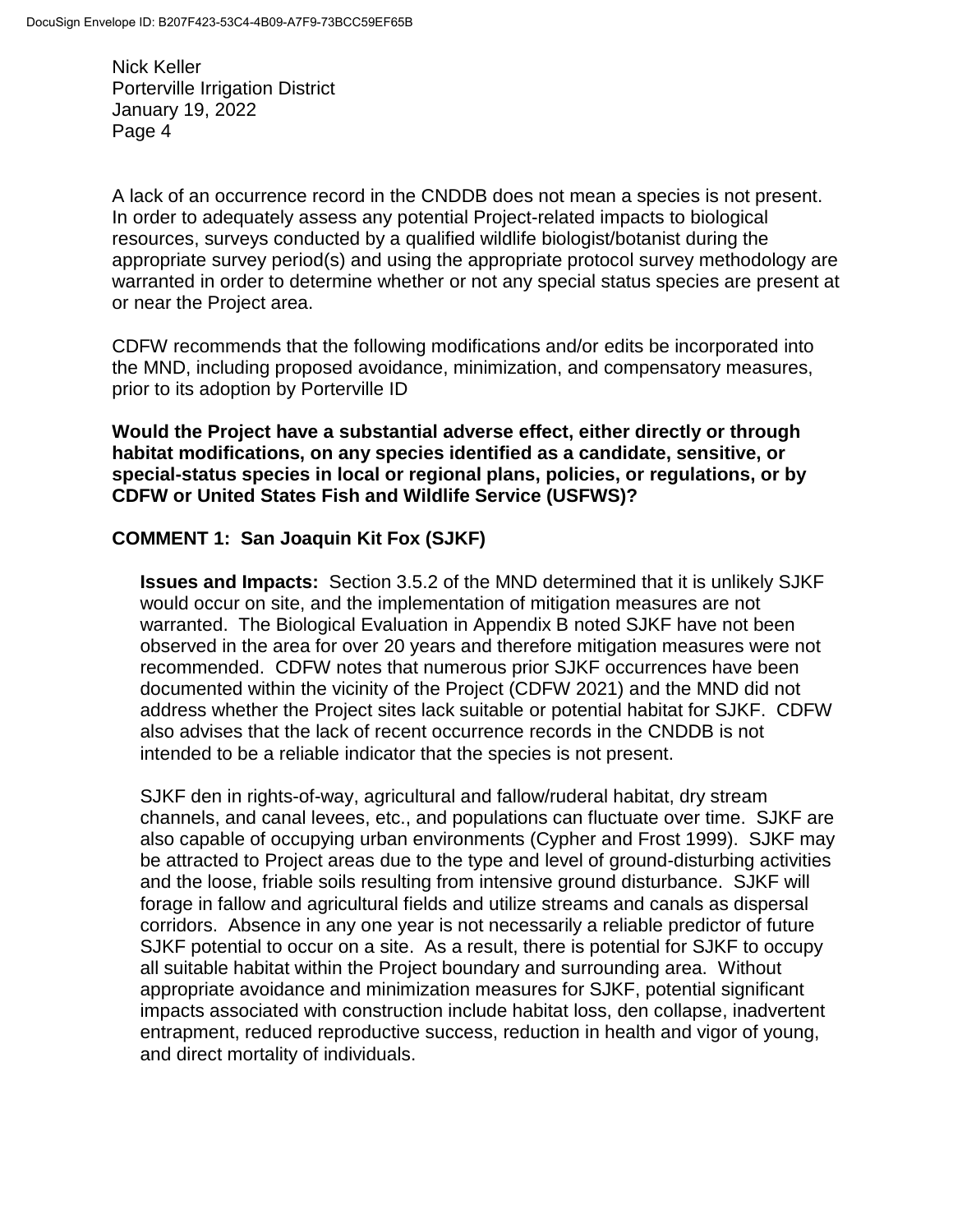> **Evidence impact is potentially significant:** Habitat loss resulting from land conversion to agricultural, urban, and industrial development is the primary threat to SJKF, and the Project area is in the vicinity of areas of high and medium suitability SJKF habitat (Cypher et al. 2013).

### **Recommended Mitigation Measure 1: SJKF Habitat Assessment**

For all Project-specific components including construction and land conversion, CDFW recommends that a qualified biologist conduct a habitat assessment in advance of Project implementation, to determine if the Project area or its immediate vicinity contains suitable habitat for SJKF.

# **Recommended Mitigation Measure 2: SJKF Surveys and Minimization**

CDFW recommends assessing presence or absence of SJKF by having qualified biologists conduct surveys of Project areas and a 500-foot buffer of Project areas to detect SJKF and their sign. CDFW recommends that presence/absence of SJKF be assessed by conducting surveys and that den avoidance buffers be implemented by following the USFWS "Standardized recommendations for protection of the San Joaquin kit fox prior to or during ground disturbance" (2011). Specifically, CDFW advises conducting surveys in all areas of potentially suitable habitat no less than 14 days and no more than 30 days prior to beginning of ground disturbing activities.

# **Recommended Mitigation Measure 3: SJKF Take Authorization**

SJKF activity or detection warrants consultation with CDFW to discuss how to avoid take or, if avoidance is not feasible, to acquire an Incidental Take Permit (ITP) prior to any ground disturbing activities, pursuant to Fish and Game Code section 2081, subdivision (b).

### **COMMENT 2: Swainson's Hawk (SWHA)**

**Issues and Impacts:** SWHA occurrences have been documented within the Project vicinity (CDFW 2021) and the MND acknowledges the potential for the Project to impact nesting SWHA. Mitigation Measure BIO-1b states that preconstruction surveys will be conducted 10 days prior to the start of construction within a 50-foot survey distance from the construction area, and Mitigation Measure BIO-1c (*Establish Buffers*) states that a biologist would determine appropriate setback distances based on applicable CDFW and/or USFWS guidelines and/or the biology of the species. Without appropriate avoidance and minimization measures for SWHA, potential significant impacts that may result from Project activities include nest abandonment, loss of nest trees, loss of foraging habitat that would reduce nesting success (loss or reduced health or vigor of eggs or young), and direct mortality. Any take of SWHA without appropriate incidental take authorization would be a violation of Fish and Game Code.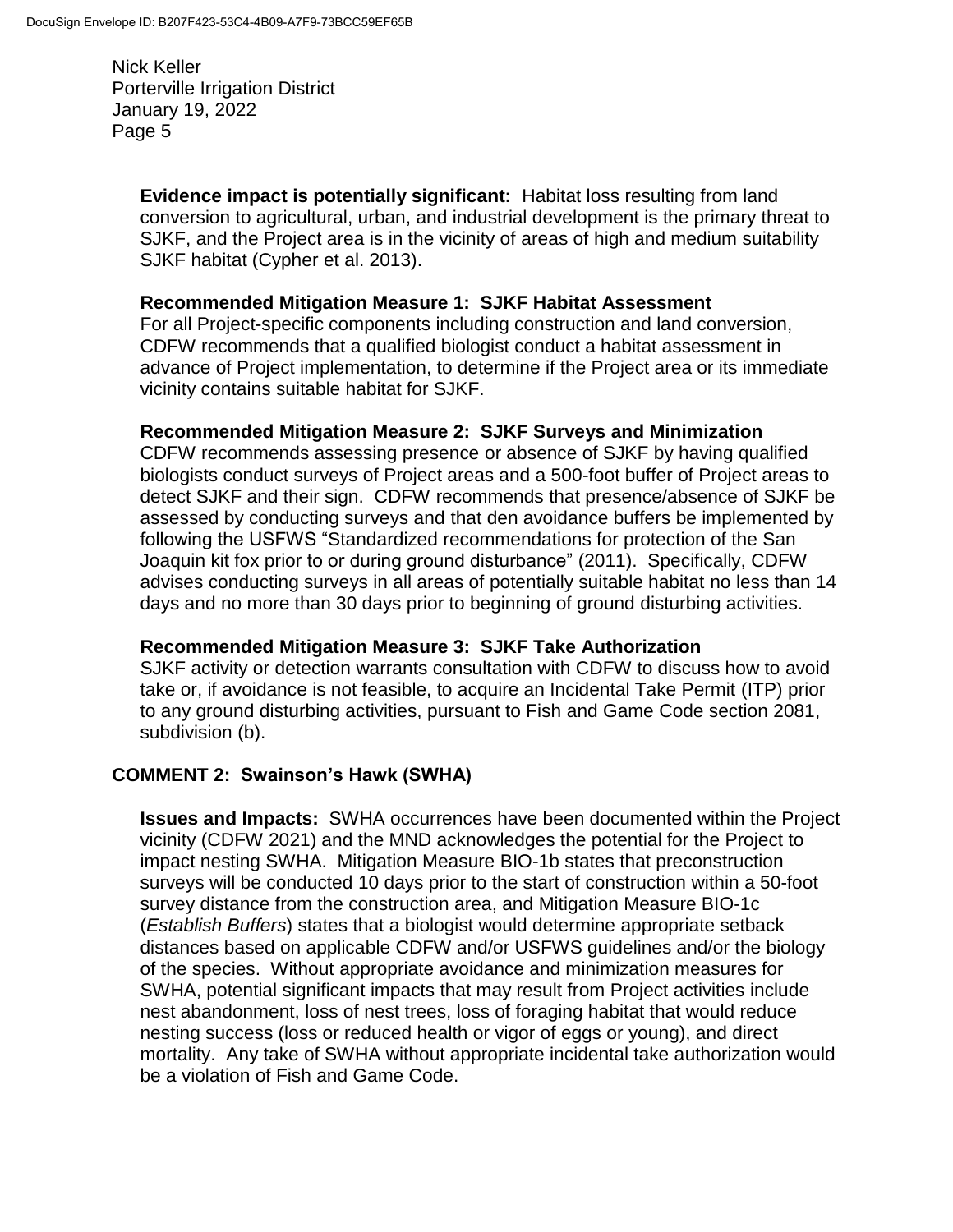> **Evidence impact is potentially significant:** SWHA exhibit high nest-site fidelity year after year and lack of suitable nesting habitat in the San Joaquin Valley limits their local distribution and abundance (CDFW 2016). Approval of the Project may lead to subsequent ground-disturbing activities that involve noise, groundwork, and movement of workers that could affect nests and result in nest abandonment and loss of foraging habitat, significantly impacting local nesting SWHA.

#### **Recommended Mitigation Measure 4: SWHA Surveys**

CDFW recommends that a qualified biologist conduct surveys for nesting SWHA following the survey methods developed by the Swainson's Hawk Technical Advisory Committee (SWHA TAC 2000) prior to Project implementation. The SWHA TAC survey protocol includes early season surveys to assist the Project proponent in implementing necessary avoidance and minimization measures, and in identifying active nest sites prior to initiating ground-disturbing activities. The SWHA TAC survey methodology states that surveys should be conducted for a  $\frac{1}{2}$  mile radius around all Project activities to meet CDFW recommendations for mitigation and protection of SWHA.

### **Recommended Mitigation Measure 5: SWHA No-Disturbance Buffer**

If ground-disturbing activities are to take place during the nesting season of March 1 through August 31, CDFW recommends that additional pre-activity surveys for active nests be conducted by a qualified biologist no more than 10 days prior to the start of Project implementation. CDFW recommends that a minimum no-disturbance buffer of ½-mile be delineated around active nests until the breeding season has ended or until a qualified biologist has determined that the birds have fledged and are no longer reliant upon the nest or parental care for survival.

### **Recommended Mitigation Measure 6: SWHA Take Authorization**

CDFW recommends that in the event an active SWHA nest is detected during surveys, consultation with CDFW is warranted to discuss how to implement the Project and avoid take. If take cannot be avoided, take authorization through the acquisition of an ITP pursuant to Fish and Game Code section 2081, subdivision (b) is necessary to comply with CESA.

### **COMMENT 3: Burrowing Owl (BUOW)**

**Issues and Impacts:** BUOW inhabit open grassland containing small mammal burrows, a requisite habitat feature used by BUOW for nesting and cover. BUOW may also occur in some agricultural areas, ruderal grassy fields, vacant lots, and pastures if the vegetation structure is suitable and there are useable burrows and foraging habitat in the area (Gervais et al. 2008). Habitat both in the Project site and the Project vicinity supports suitable habitat for BUOW (CDFW 2021). Potentially significant impacts to nesting and non-nesting BUOW can occur as a result of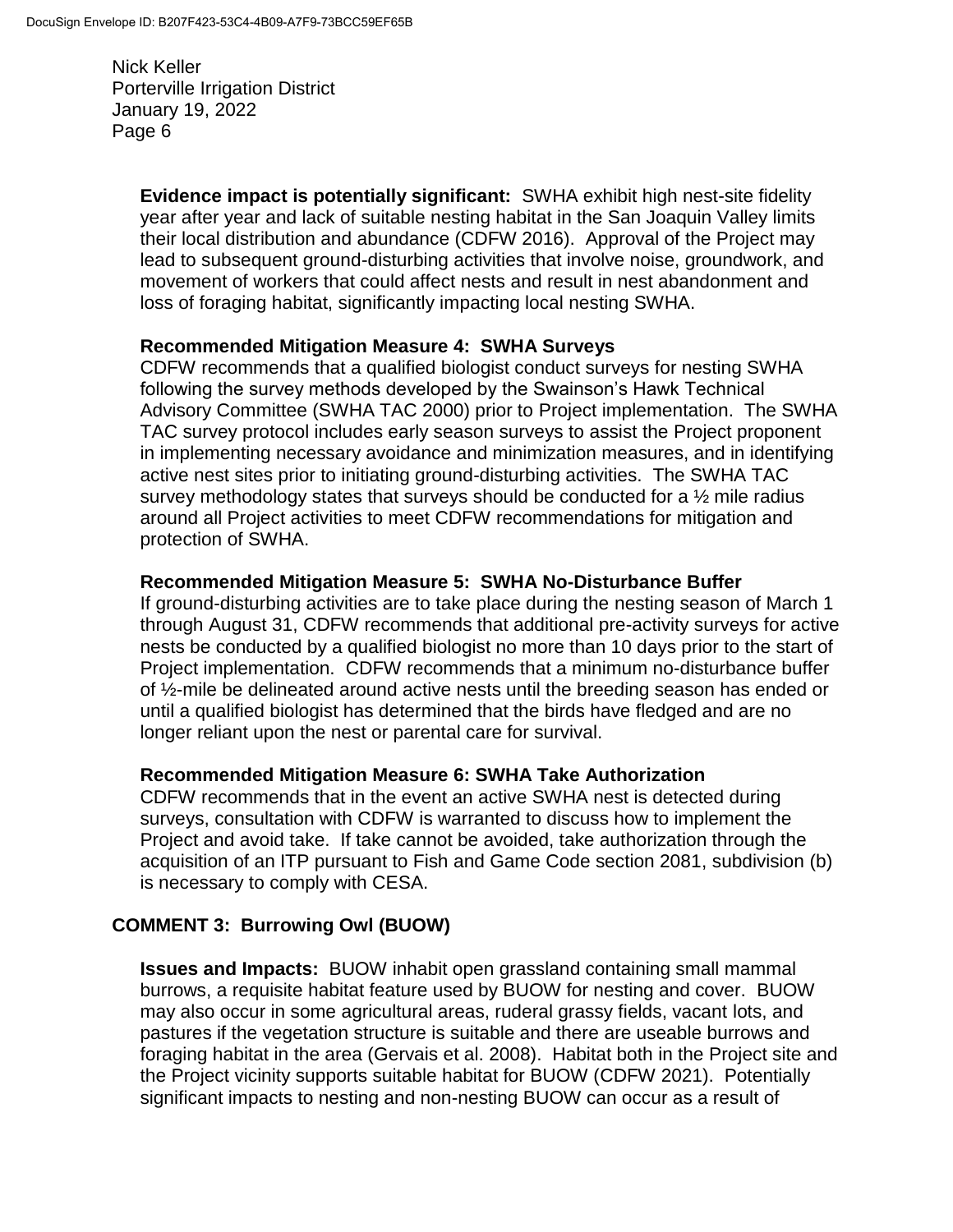> ground-impacting activity, such as grading and flooding within active and fallow agricultural areas, and as a result of noise, vibration, and other disturbance caused by equipment and crews. Potential impacts associated with Project activities and land conversion include habitat loss, burrow collapse, inadvertent entrapment, nest abandonment, reduced reproductive success, reduction in health and vigor of eggs and/or young, and direct mortality of individuals.

> **Evidence impact is potentially significant:** BUOW rely on burrow habitat yearround for their survival and reproduction. The Project and surrounding area contain remnant undeveloped land but is otherwise intensively managed for agriculture; therefore, subsequent ground-disturbing activities associated with subsequent constructions have the potential to significantly impact local BUOW populations. In addition, and as described in CDFW's "Staff Report on Burrowing Owl Mitigation" (CDFG 2012), excluding and/or evicting BUOW from their burrows is considered a potentially significant impact under CEQA.

#### **Recommended Mitigation Measure 7: BUOW Habitat Assessment**

CDFW recommends that a qualified biologist conduct a habitat assessment in advance of implementation of Project activities, to determine if the Project area or its vicinity contains suitable habitat for BUOW.

#### **Recommended Mitigation Measure 8: BUOW Surveys**

Where suitable habitat is present on or in the vicinity of the Project area, CDFW recommends assessing presence or absence of BUOW by having a qualified biologist conduct surveys following the California Burrowing Owl Consortium (1993) "Burrowing Owl Survey Protocol and Mitigation Guidelines" and the CDFG (2012) "Staff Report on Burrowing Owl Mitigation*"*. Specifically, these documents suggest three or more surveillance surveys conducted during daylight, with each visit occurring at least three weeks apart during the peak breeding season of April 15 to July 15, when BUOW are most detectable. In addition, CDFW advises that surveys include a minimum 500-foot survey radius around the Project area.

### **Recommended Mitigation Measure 9: BUOW Avoidance**

CDFW recommends that no-disturbance buffers, as outlined by CDFG (2012), be implemented prior to and during any ground-disturbing activities, and specifically that impacts to occupied burrows be avoided in accordance with the following table unless a qualified biologist approved by CDFW verifies through non-invasive methods that either: 1) the birds have not begun egg laying and incubation; or 2) that juveniles from the occupied burrows are foraging independently and are capable of independent survival.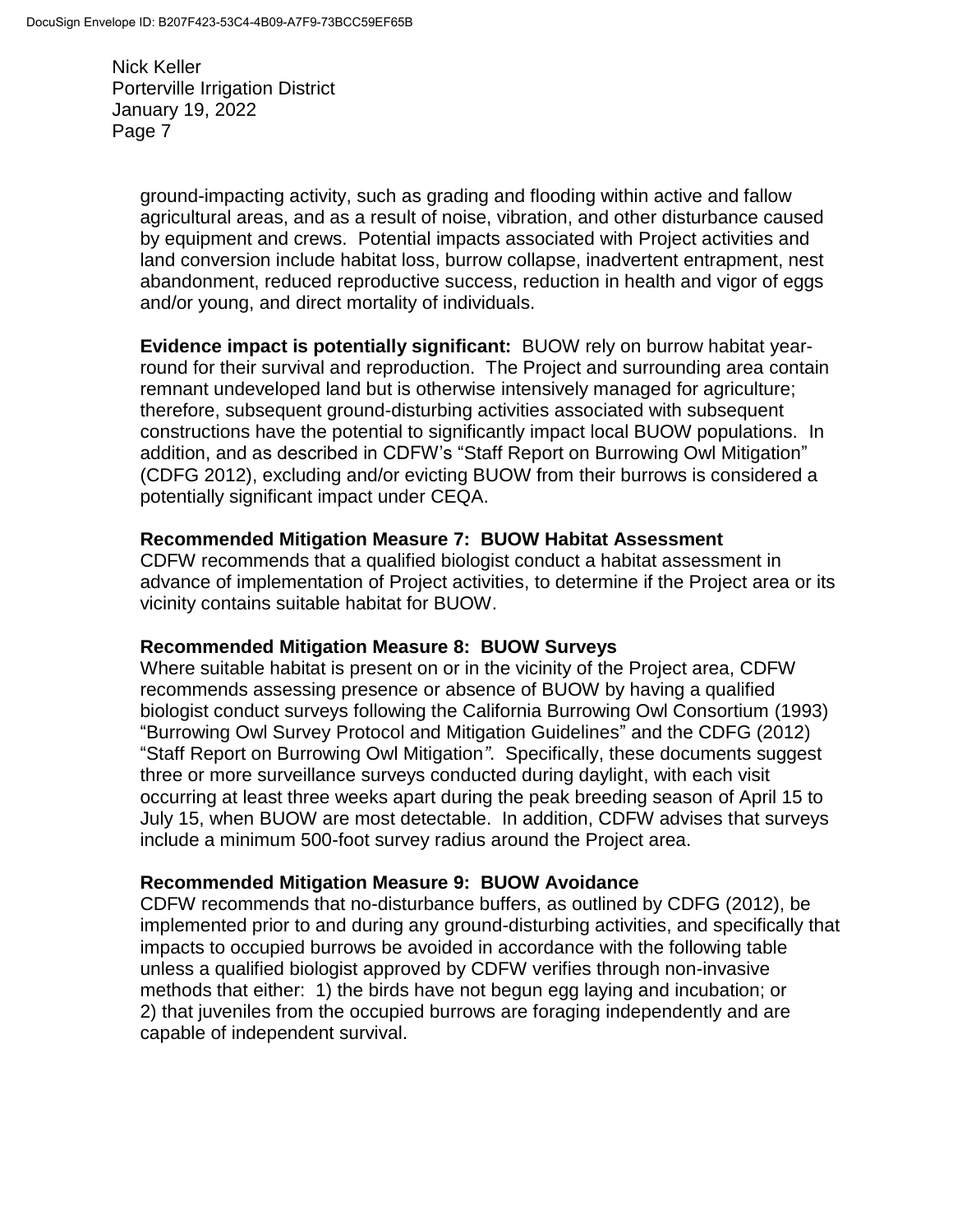| Location      | Time of Year   | Level of Disturbance |       |       |
|---------------|----------------|----------------------|-------|-------|
|               |                | Low                  | Med   | High  |
| Nesting sites | April 1-Aug 15 | $200 \; \text{m}^*$  | 500 m | 500 m |
| Nesting sites | Aug 16-Oct 15  | 200 m                | 200 m | 500 m |
| Nesting sites | Oct 16-Mar 31  | 50 m                 | 100 m | 500 m |

 $*$  meters  $(m)$ 

### **Recommended Mitigation Measure10: BUOW Eviction and Mitigation**

If BUOW are found within these recommended buffers and avoidance is not possible, it is important to note that according to CDFG (2012), evicting birds from burrows is not a take avoidance, minimization, or mitigation method and is instead considered a potentially significant impact under CEQA. If it is necessary for Project implementation, CDFW recommends that burrow exclusion be conducted by qualified biologists and only during the non-breeding season, before breeding behavior is exhibited and after the burrow is confirmed empty through non-invasive methods, such as surveillance. CDFW then recommends mitigation in the form of replacement of occupied burrows with artificial burrows at a minimum ratio of one burrow collapsed to one artificial burrow constructed (1:1) to mitigate for evicting BUOW and the loss of burrows. BUOW may attempt to colonize or re-colonize an area that will be impacted; thus, CDFW recommends ongoing surveillance at a rate that is sufficient to detect BUOW if they return.

### **Editorial Comments and/or Suggestions**

**Riparian and Aquatic Impacts:** Watershed and habitat protection are vital to the management of California's diverse fish, wildlife, and plant resources. The Project may affect the aquatic and riparian habitat and associated species by reducing the amount of surface flow in active stream channels and downstream, as well as reducing the amount of subsurface flow from percolation.

MND Section 4.4.1.2 states that the Project lies within the Elk Bayou watershed, Hydrologic Unit Code (HUC): 1803000608 and three subwatersheds: Town of Poplar HUC: 180300122101; Old Channel Tule River HUC: 180300061001; and Middle Elk Bayou HUC: 180300060804. The MND states that the Elk Bayou watershed is composed of stormwater or snowmelt, collected in the Sierra Mountain Range areas, that flows over five separate rivers and canals until entering the San Joaquin River. The Tule River is the nearest stream and is located within 0.8 miles north of the Jones and Burns portions of the Project.

The riparian vegetation in the Elk Bayou watershed and Tule River provides crucial habitat for many species, including those with special status such as SWHA, which was listed as threatened in 1983 based on loss of habitat and decreased numbers across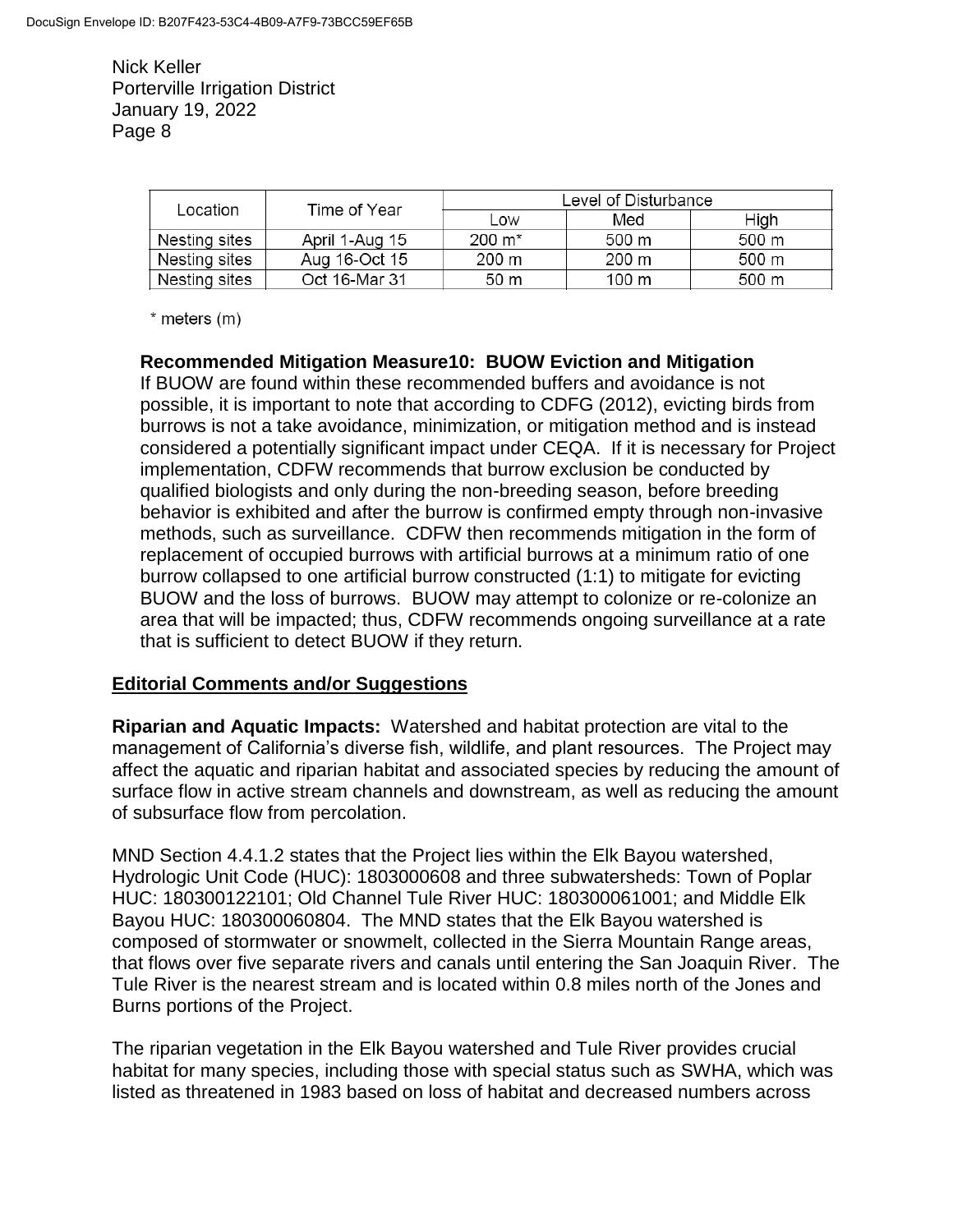the state. SWHA often nest in riparian vegetation located near high quality foraging habitat such as grasslands, pasture, and suitable agriculture crops such as alfalfa. Degradation and loss of riparian habitat due to insufficient instream flows pose a threat to the recovery of SWHA that occupy these streams during the nesting season.

The Project description is vague about the quantity of surface flow diverted to storage, and whether the Project will result in reduced surface flow in streams for the purpose of groundwater recharge and storage. Section 3.20.1.1 – Water Supply – states that the Project would primarily bank water that is periodically available beyond agricultural demand above current needs from the Friant Division of the Central Valley Project and from the Tule River. The Project might also bank water from other systems, but separate approvals would be required. Appendix D reports the Burns Water Bank as having an anticipated average annual recharge capacity of 950 acre-feet per year (AFY) and a maximum estimated annual recharge capacity of 2,860 AFY. The Los Robles Water Bank has an estimated average annual recharge capacity of 2,160 AFY and maximum annual recharge capacity of 6,480 AFY. The Jones Corner Water Bank has an estimated average annual recharge capacity of 5,916 AFY and maximum annual recharge capacity of 17,748 AFY.

CDFW is concerned that the proposed Project may result in direct and cumulative adverse impacts to the fish and wildlife and other public trust resources supported by the Elk Bayou and Tule River and associated riparian habitats, and that any proposed reduction in surface flow would affect the sustainability of the riparian woodland and aquatic habitats within these streams. CDFW recommends that the MND be amended and recirculated with a hydrologic study or other information that identifies and analyzes the impacts of surface and subsurface water reduction on the riparian woodland and aquatic habitats associated with these streams and the species supported by these habitats, and includes appropriate measures to avoid, minimize, and mitigate potential biological impacts due to surface flow reduction.

**Water Rights:** The MND did not specify whether the Project diverts unallocated surface flow for the purpose of groundwater storage. As stated previously, the capture of unallocated stream flows to artificially recharge groundwater aquifers is subject to appropriation and approval by the SWRCB pursuant to Water Code section 1200 et seq. CDFW recommends that the MND include a detailed description of the water rights and water entitlements that would pertain to the Project and address any applications or change petitions that Porterville ID will be filing. CDFW, as Trustee Agency, is consulted by the SWRCB during the water rights process to provide terms and conditions designed to protect fish and wildlife prior to appropriation of the State's water resources. Given the potential for impacts to sensitive species and their habitats, it is advised that required consultation with CDFW occur well in advance of the SWRCB water right application process.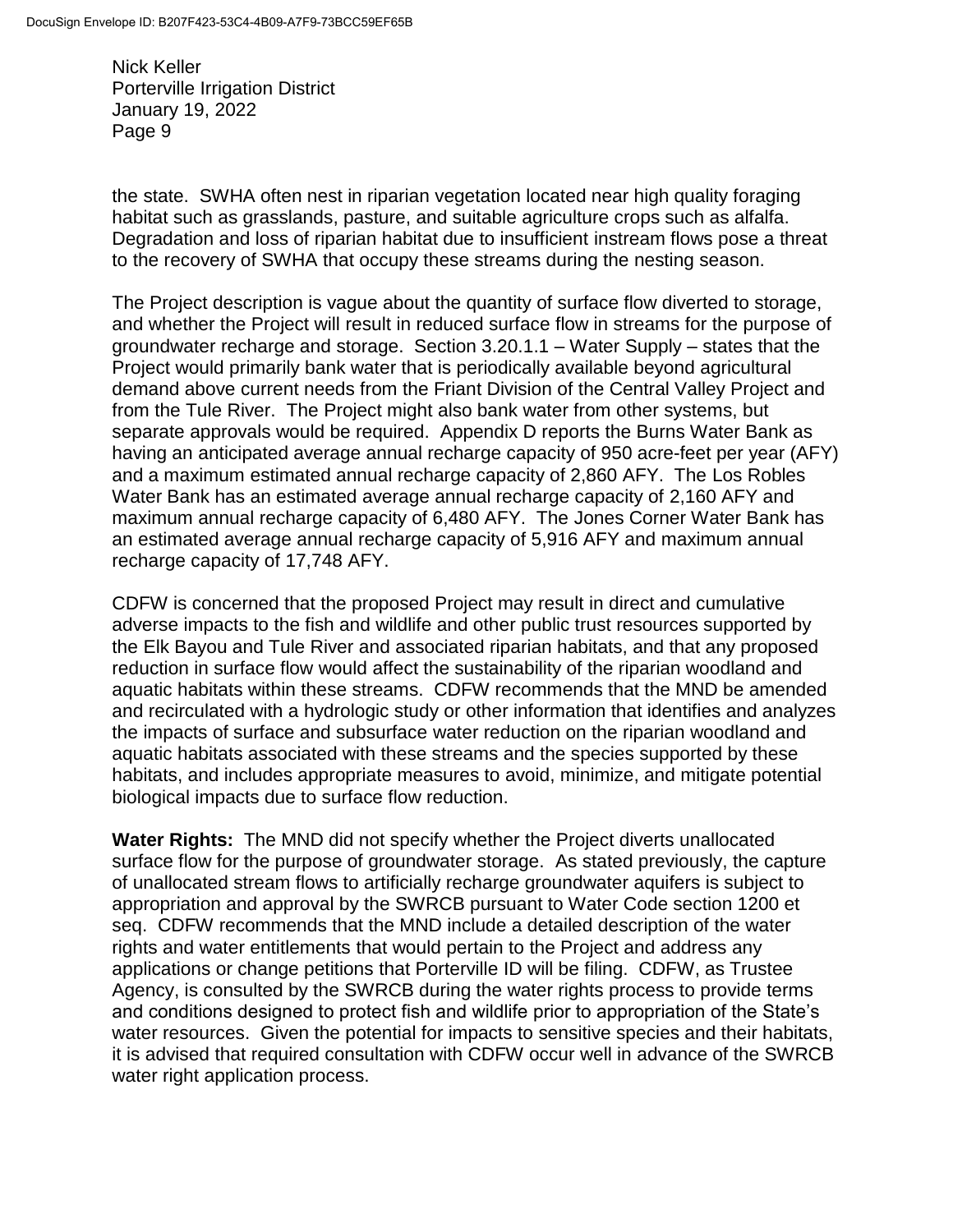**Lake and Streambed Alteration:** Project activities that have the potential to substantially change the bed, bank, and channel of streams and associated wetlands are subject to CDFW's regulatory authority pursuant Fish and Game Code section 1600 et seq. Fish and Game Code section 1602 requires an entity to notify CDFW prior to commencing any activity that may (a) substantially divert or obstruct the natural flow of any river, stream, or lake; (b) substantially change or use any material from the bed, bank, or channel of any river, stream, or lake (including the removal of riparian vegetation): (c) deposit debris, waste or other materials that could pass into any river, stream, or lake. "Any river, stream, or lake" includes those that are ephemeral or intermittent as well as those that are perennial. CDFW is required to comply with CEQA in the issuance of a Lake or Streambed Alteration (LSA) Agreement; therefore, if the CEQA document approved for the Project does not adequately describe the Project and its impacts, a subsequent CEQA analysis may be necessary for LSA Agreement issuance. Additional information on notification requirements is available through the Central Region LSA Program at (559) 243-4593 or **R4LSA@wildlife.ca.gov** and the CDFW website: [https://wildlife.ca.gov/Conservation/LSA.](https://wildlife.ca.gov/Conservation/LSA)

**Nesting birds:** CDFW has jurisdiction over actions with potential to result in the disturbance or destruction of active nest sites or the unauthorized take of birds. Fish and Game Code sections that protect birds, their eggs and nests include sections 3503 (regarding unlawful take, possession or needless destruction of the nest or eggs of any bird), 3503.5 (regarding the take, possession or destruction of any birds-of-prey or their nests or eggs), and 3513 (regarding unlawful take of any migratory nongame bird).

CDFW encourages that Project implementation occur during the bird non-nesting season; however, if Project activities must occur during the breeding season (i.e., February through mid-September), the Project applicant is responsible for ensuring that implementation of the Project does not result in violation of the Migratory Bird Treaty Act or relevant Fish and Game Code sections as referenced above.

To evaluate Project-related impacts to nesting birds, CDFW recommends that a qualified wildlife biologist conduct pre-activity surveys for active nests no more than 10 days prior to the start of ground disturbance to maximize the probability that nests that could potentially be impacted by the Project are detected. CDFW also recommends that surveys cover a sufficient area around the work site to identify nests and determine their status. A sufficient area means any area potentially affected by the Project. In addition to direct impacts (i.e., nest destruction), noise, vibration, and movement of workers or equipment could also affect nests. Prior to initiation of construction activities, CDFW recommends that a qualified biologist conduct a survey to establish a behavioral baseline of all identified nests. Once construction begins, CDFW recommends that a qualified biologist continuously monitor nests to detect behavioral changes resulting from the Project. If behavioral changes occur, CDFW recommends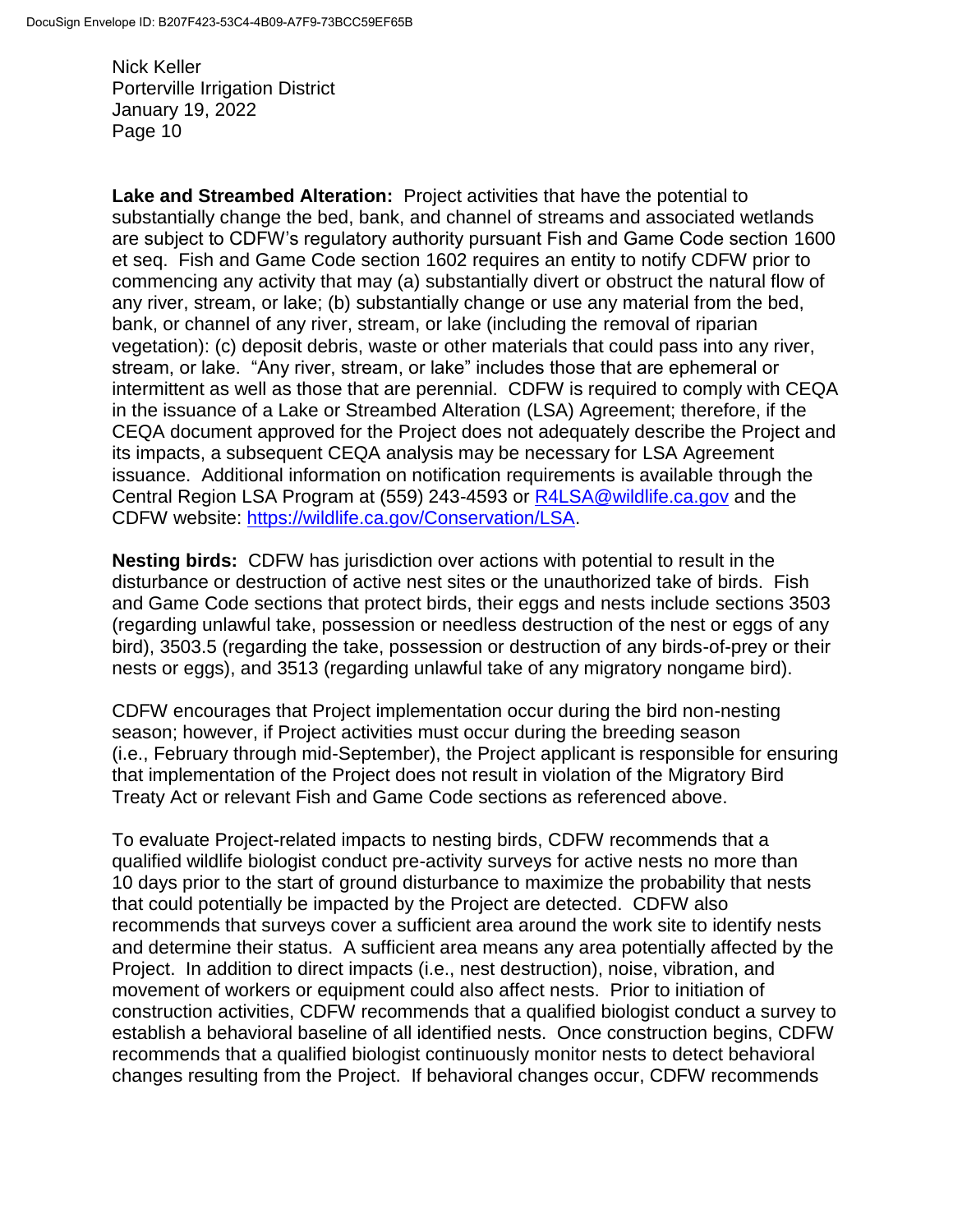that the work causing that change cease and that CDFW be consulted for additional avoidance and minimization measures.

If continuous monitoring of identified nests by a qualified wildlife biologist is not feasible, CDFW recommends a minimum no-disturbance buffer of 250 feet around active nests of non-listed bird species and a 500-foot no-disturbance buffer around active nests of non-listed raptors. These buffers are advised to remain in place until the breeding season has ended or until a qualified biologist has determined that the birds have fledged and are no longer reliant upon the nest or parental care for survival. Variance from these no-disturbance buffers is possible when there is compelling biological or ecological reason to do so, such as when the construction area would be concealed from a nest site by topography. CDFW recommends that a qualified wildlife biologist advise and support any variance from these buffers.

**Endangered Species Act Consultation:** CDFW recommends consultation with the USFWS prior to Project ground disturbance, due to potential impacts to Federal listed species. Take under the ESA is more stringently defined than under CESA; take under ESA may also include significant habitat modification or degradation that could result in death or injury to a listed species, by interfering with essential behavioral patterns such as breeding, foraging, or nesting.

### **ENVIRONMENTAL DATA**

CEQA requires that information developed in environmental impact reports and negative declarations be incorporated into a database that may be used to make subsequent or supplemental environmental determinations (Pub. Resources Code, § 21003, subd. (e)). Accordingly, please report any special-status species and natural communities detected during Project surveys to the California Natural Diversity Database (CNDDB). The CNDDB field survey form can be obtained at the following link:<https://www.wildlife.ca.gov/Data/CNDDB/Submitting-Data> . The completed form can be mailed electronically to CNDDB at the following email address: [CNDDB@wildlife.ca.gov.](mailto:cnddb@dfg.ca.gov) The types of information reported to CNDDB can be found at the following link: [https://www.wildlife.ca.gov/Data/CNDDB/Plants-and-Animals.](https://www.wildlife.ca.gov/Data/CNDDB/Plants-and-Animals)

# **FILING FEES**

The Project, as proposed, would have an impact on fish and/or wildlife, and assessment of filing fees is necessary. Fees are payable upon filing of the Notice of Determination by the Lead Agency and serve to help defray the cost of environmental review by CDFW. Payment of the fee is required in order for the underlying project approval to be operative, vested, and final (Cal. Code Regs, tit. 14, § 753.5; Fish & G. Code, § 711.4; Pub. Resources Code, § 21089).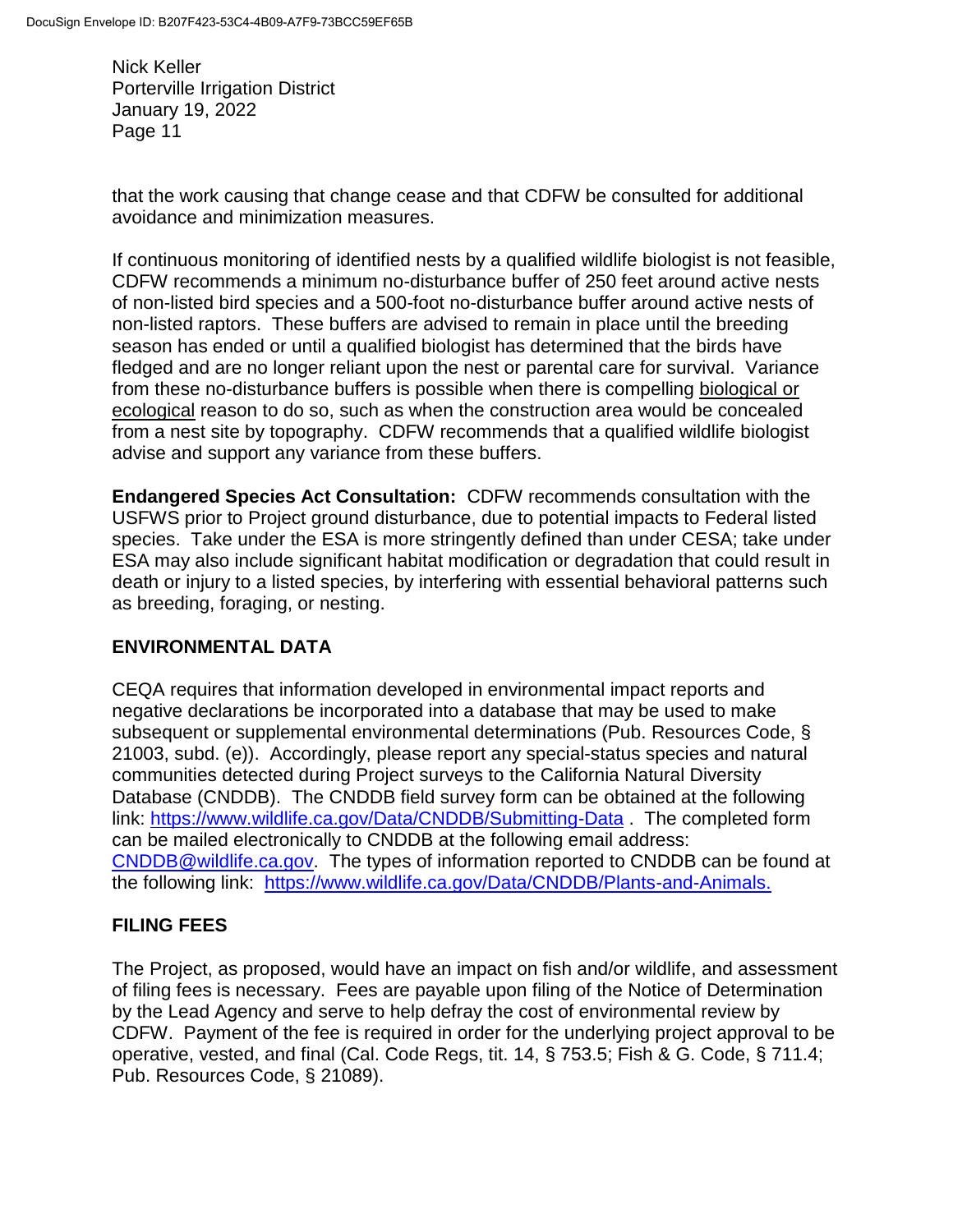### **CONCLUSION**

CDFW appreciates the opportunity to comment on the MND to assist Porterville ID in identifying and mitigating Project impacts on biological resources. If you have questions regarding this letter, please contact Annette Tenneboe, Senior Environmental Scientist (Specialist), at (559) 580-3202 or by email at [Annette.Tenneboe@wildlife.ca.gov.](mailto:Annette.Tenneboe@wildlife.ca.gov)

Sincerely,

DocuSigned by: Julie Vance

Julie A. Vance Regional Manager

**Attachment** 

ec: Office of Planning and Research State Clearinghouse

> Annette Tenneboe California Department of Fish and Wildlife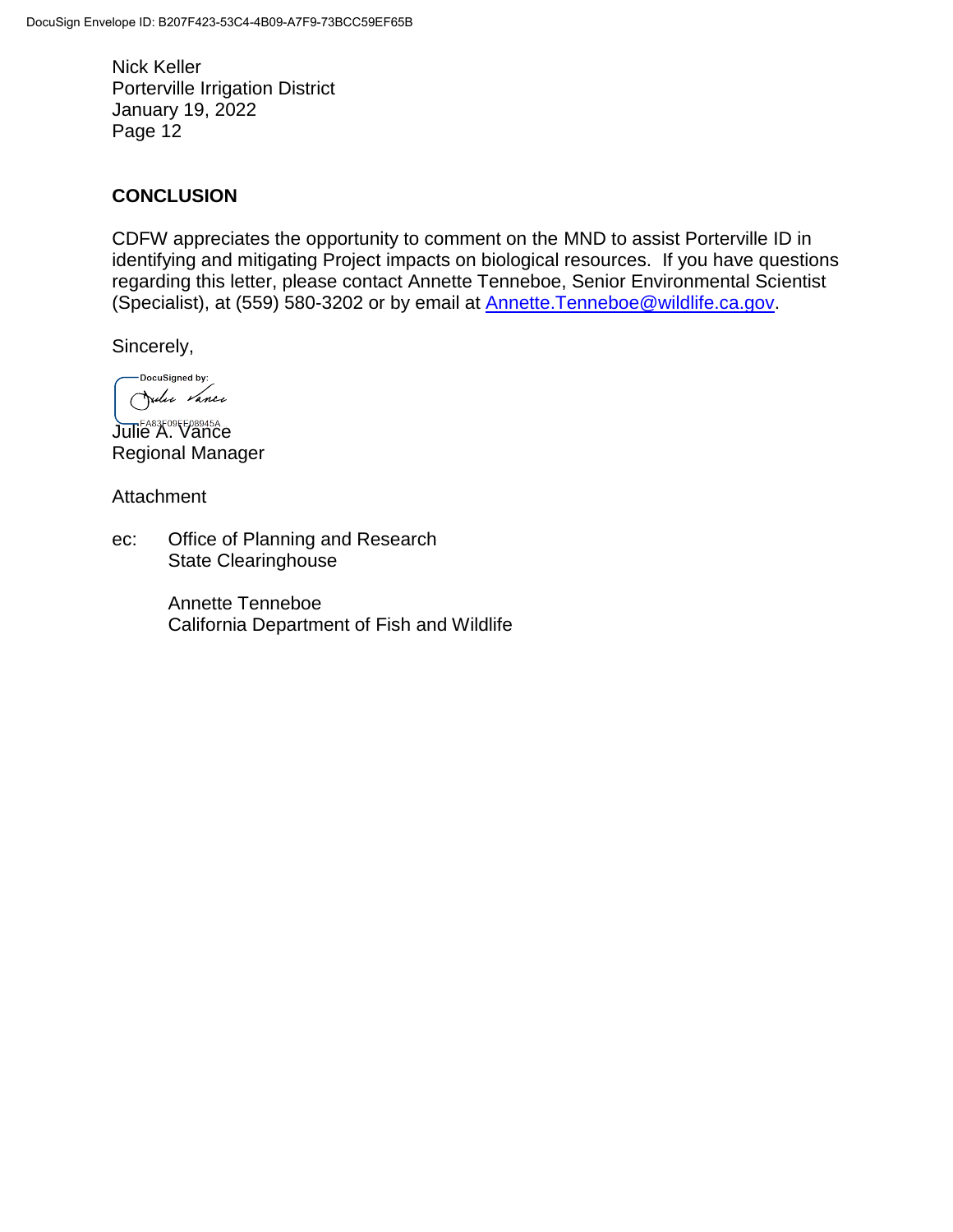# **REFERENCES**

- California Burrowing Owl Consortium. 1993. Burrowing Owl Survey Protocol and Mitigation Guidelines. <https://nrm.dfg.ca.gov/FileHandler.ashx?DocumentID=83842&inline>
- California Department of Fish and Wildlife (CDFW). 2012. Staff Report on Burrowing Owl Mitigation. <https://nrm.dfg.ca.gov/FileHandler.ashx?DocumentID=83843&inline>
- CDFW. 2016. Five Year Status Review for Swainson's Hawk (*Buteo swainsoni*). California Department of Fish and Wildlife. April 11, 2016.
- CDFW. 2021. Biogeographic Information and Observation System (BIOS). [https://www.wildlife.ca.gov/Data/BIOS.](https://www.wildlife.ca.gov/Data/BIOS) Accessed 11 January 2022.
- Cypher, B. and N. Frost. 1999. Condition of San Joaquin kit foxes in urban and exurban habitats. Journal of Wildlife Management 63: 930–938.
- Cypher, B.L., S.E. Phillips, and P.A. Kelly. 2013. Quantity and distribution of suitable habitat for endangered San Joaquin kit foxes: conservation implications. Canid Biology & Conservation 16(7): 25-31. [http://www.canids.org/CBC/16/San\\_Joaquin\\_kit\\_fox\\_habitat\\_suitability.pdf](http://www.canids.org/CBC/16/San_Joaquin_kit_fox_habitat_suitability.pdf)
- Gervais, J. A., D. K. Rosenberg, and L. A. Comrack. 2008. Burrowing Owl (*Athene cunicularia*) *In* California Bird Species of Special Concern: A ranked assessment of species, subspecies, and distinct populations of birds of immediate conservation concern in California (W. D. Shuford and T. Gardali, editors). Studies of Western Birds 1. Western Field Ornithologists, Camarillo, California, and California Department of Fish and Game, Sacramento.
- Swainson's Hawk Technical Advisory Committee (SWHA TAC). 2000. Recommended Timing and Methodology for Swainson's Hawk Nesting Surveys in California's Central Valley. <https://nrm.dfg.ca.gov/FileHandler.ashx?DocumentID=83990&inline>
- USFWS. 2011. Standard Recommendations for the Protection of the San Joaquin Kit Fox Prior to or During Ground Disturbance. United States Fish and Wildlife Service. January 2011. [https://www.fws.gov/sacramento/es/Survey-Protocols-](https://www.fws.gov/sacramento/es/Survey-Protocols-Guidelines/Documents/kitfox_standard_rec_2011.pdf)[Guidelines/Documents/kitfox\\_standard\\_rec\\_2011.pdf](https://www.fws.gov/sacramento/es/Survey-Protocols-Guidelines/Documents/kitfox_standard_rec_2011.pdf)